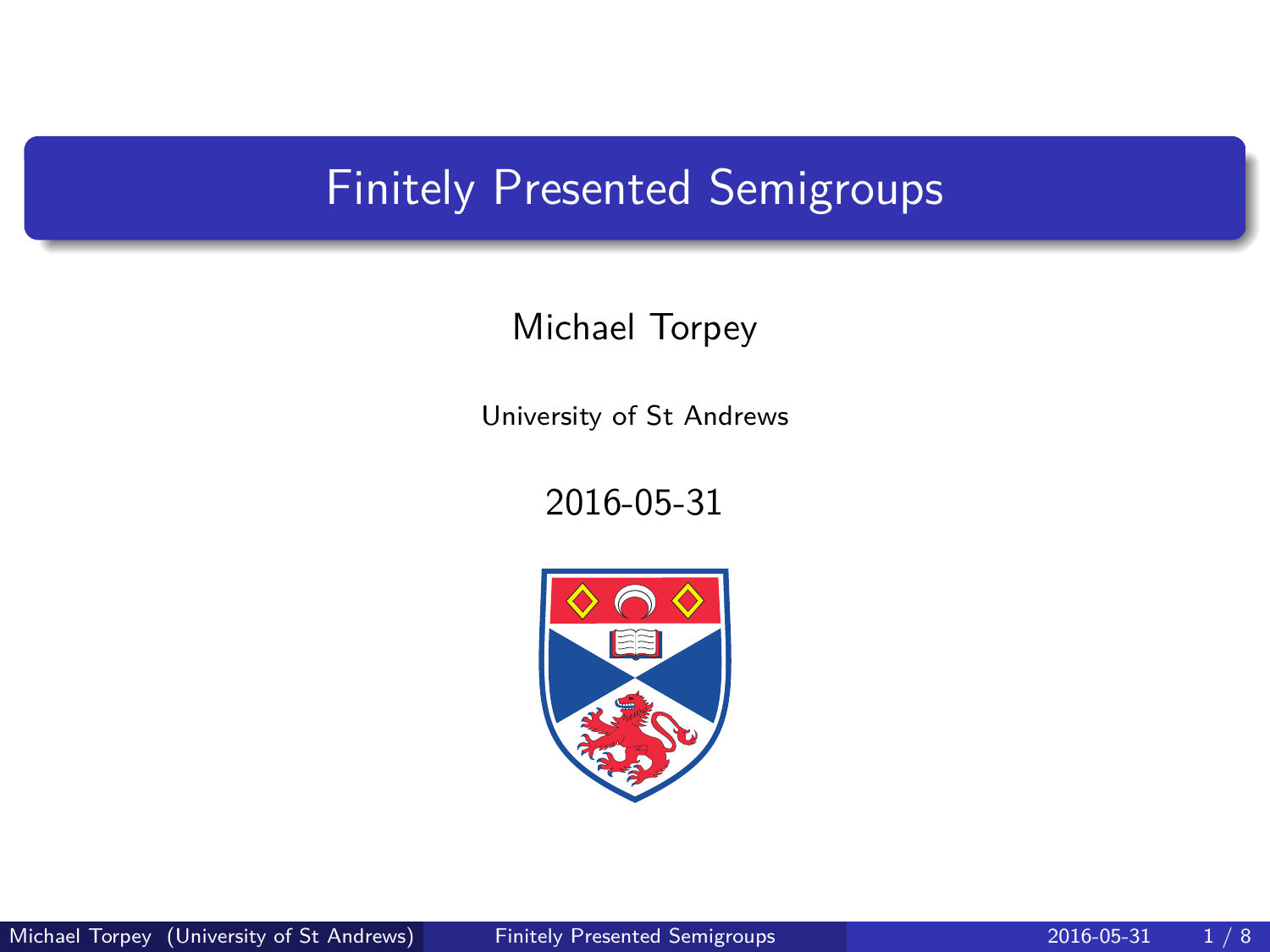## Definition

A **semigroup** is a set *S* together with a binary operation  $* : S \times S \rightarrow S$ such that

$$
(x * y) * z = x * (y * z)
$$

for all  $x, y, z \in S$ .

- We may write *xy* instead of *x* ∗ *y*
- Can we describe all semigroups in the same way?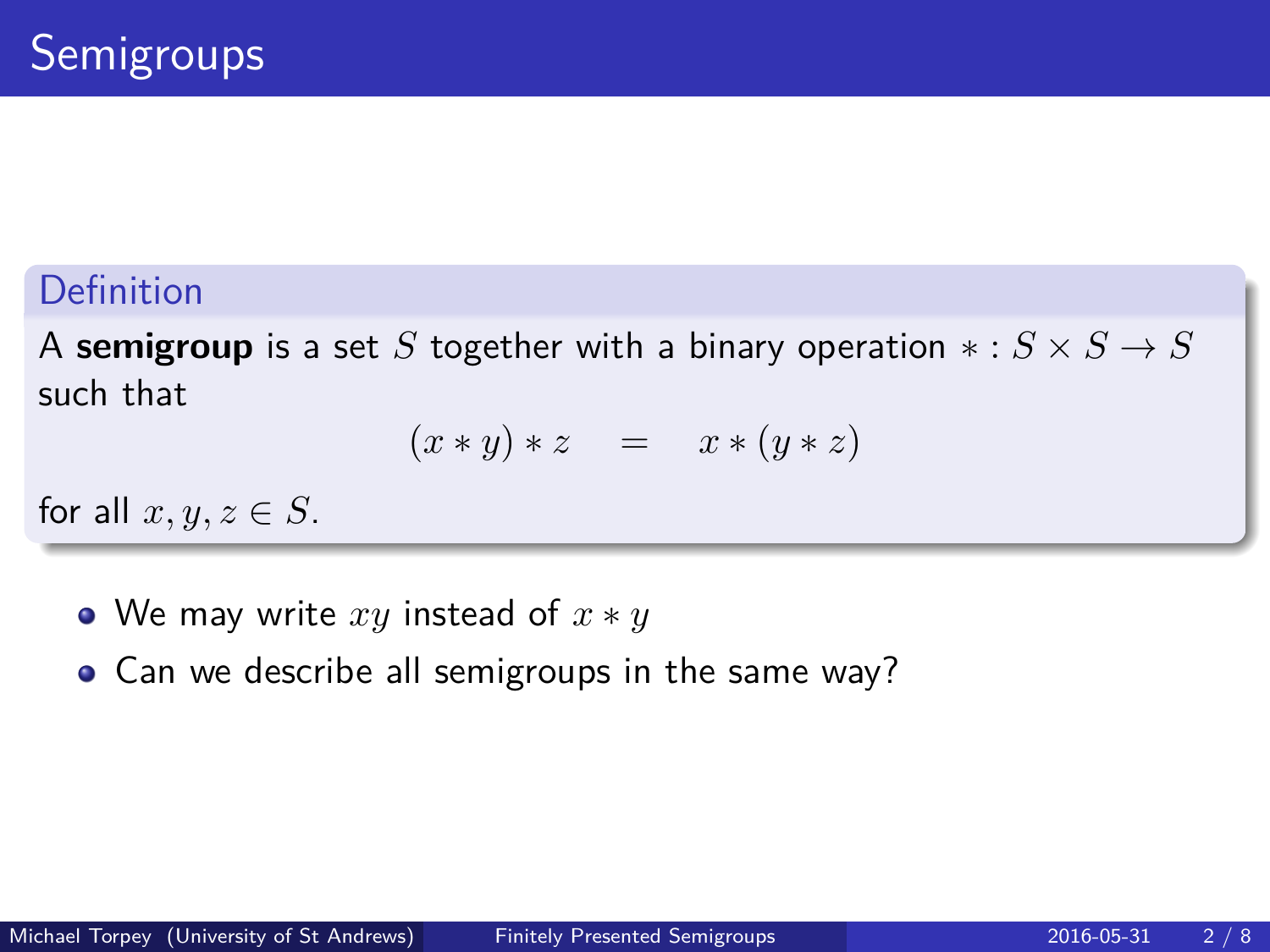# Free Semigroups

• Let X be an alphabet, e.g.  $\{a, b, c\}$ 

## Definition

A **word** over *X* is a finite ordered list of letters from *X*.

e.g. *abaacbba*

## Definition

The **free semigroup**  $X^+$  is the set of all words over X with the operation of concatenation.

e.g.  $aba * cab = abacab$ 

- Concatenation is associative:  $(w_1w_2)w_3 = w_1(w_2w_3)$
- $\bullet$   $X^+$  is infinite

• If 
$$
|X| = |Y|
$$
 then  $X^+ \cong Y^+$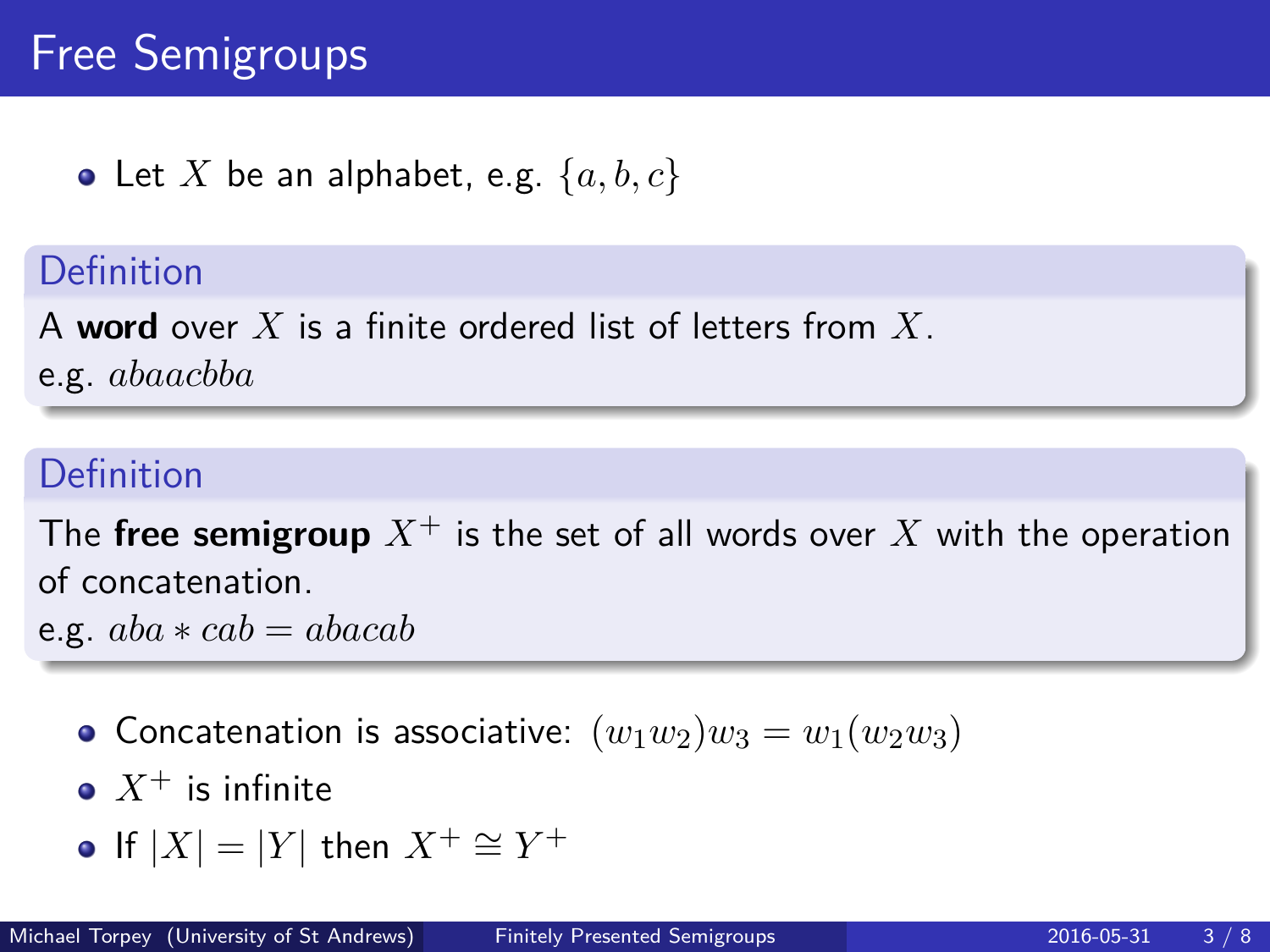# Relators

- We can create other semigroups from free semigroups
- Consider  $X = \{a, b\}$
- $X^+ = \{a, b, aa, ab, ba, bb, aaa, aab, aba, abb, baa, bab, bba, ... \}$
- We can **identify** two elements and take a quotient

#### Example

```
Let S be a semigroup where ab = ba.
Now
```

$$
a\underline{ab} = ab\underline{a},
$$

$$
a\underline{a}\underline{b}a = a\underline{b}\underline{a}a,
$$

$$
ab\underline{ba}a\underline{ab}a = ab\underline{ab}a\underline{ba}a,
$$

and so on.

In *S*, we can commute *a* and *b* however we like.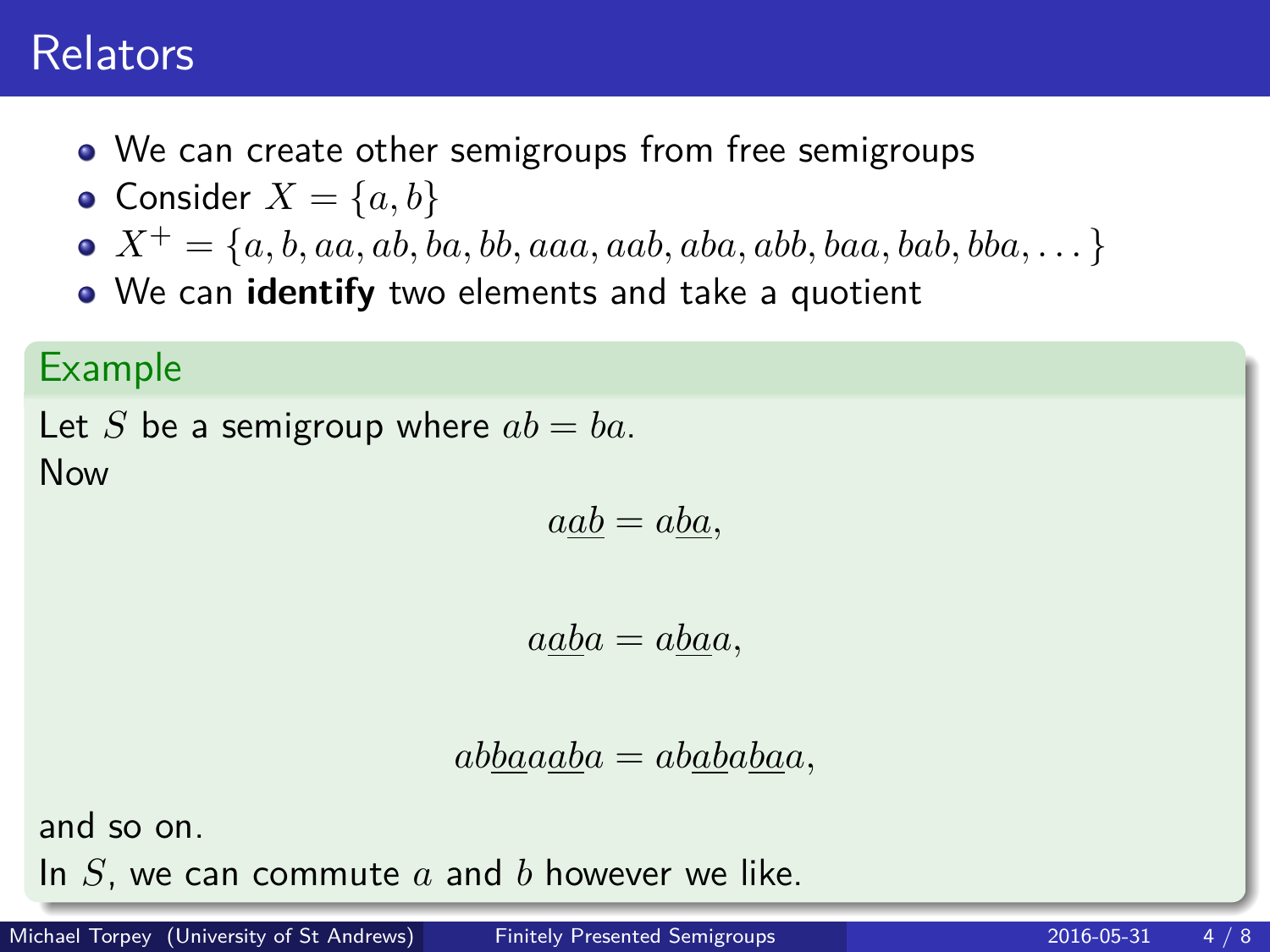# Semigroup Presentations

We can write *S* using a presentation

#### Definition

If *X* is an alphabet and *R* a set of relators (pairs of words over *X*) then

 $\langle X|R\rangle$ 

is a **presentation** for the semigroup defined by taking the free semigroup *X*<sup>+</sup> and identifying each pair in *R*.

#### Example

In our last example,  $X = \{a, b\}$  and  $R = \{(ab, ba)\}.$ Our semigroup *S* has a presentation

$$
\langle a, b \mid ab = ba \rangle.
$$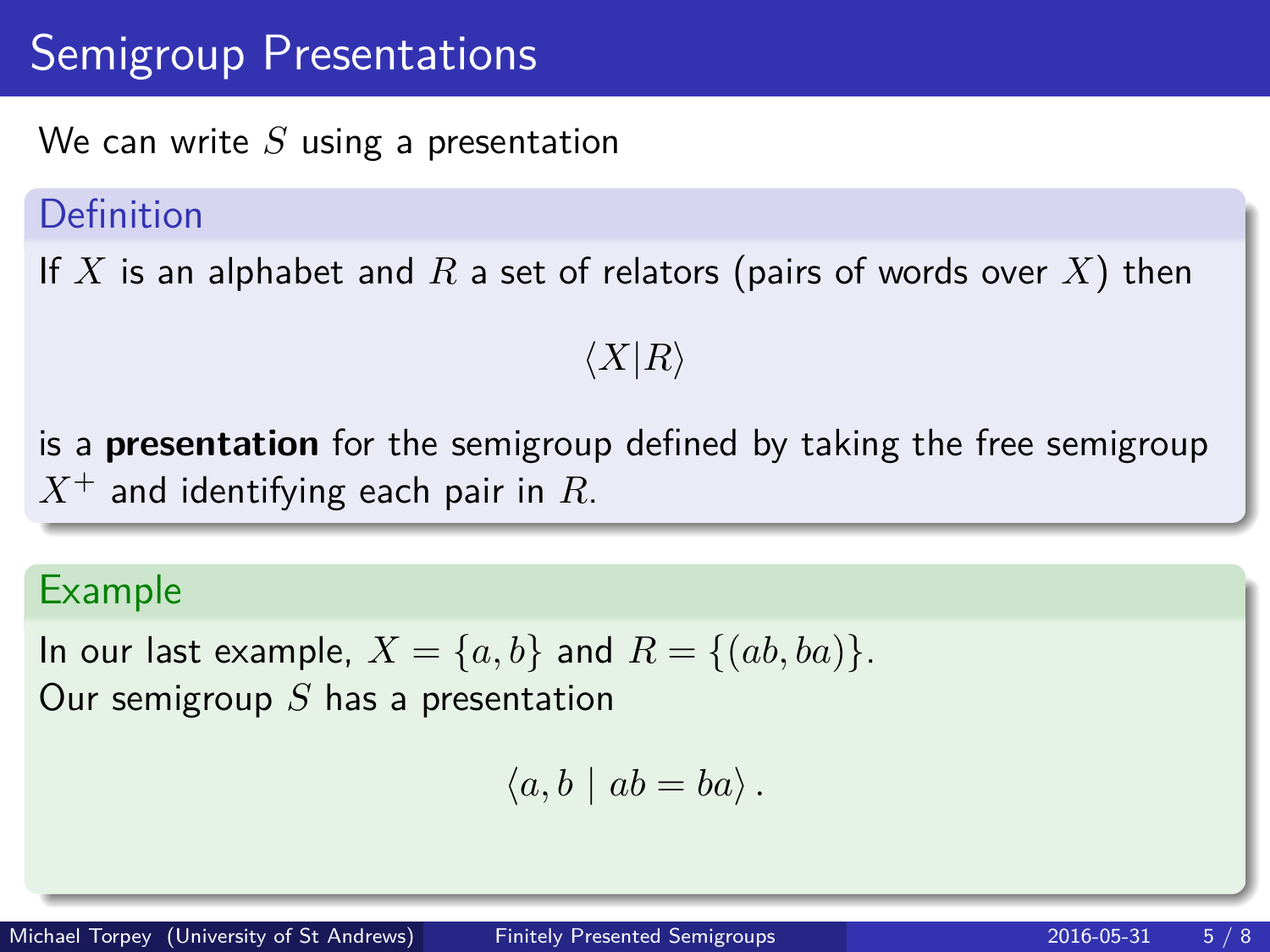- In a finitely presented semigroup, one element may be represented by many different strings
- A **normal form** for *S* is a set of words such that each element of *S* appears precisely once

#### Example

In our running example  $S = \langle a, b \mid ab = ba \rangle$ , elements commute however we want. Move *a*s left and *b*s right as much as we can:

 $abba = ab\underline{ab} = a\underline{ab}b$ ,  $abbaaaba = aaaaabbb = a^5b^3$ .

This gives us the normal form  $\{a^i b^j : i, j \in \mathbb{N}\}.$ It turns out *S* is isomorphic to the direct product  $N \times N$ .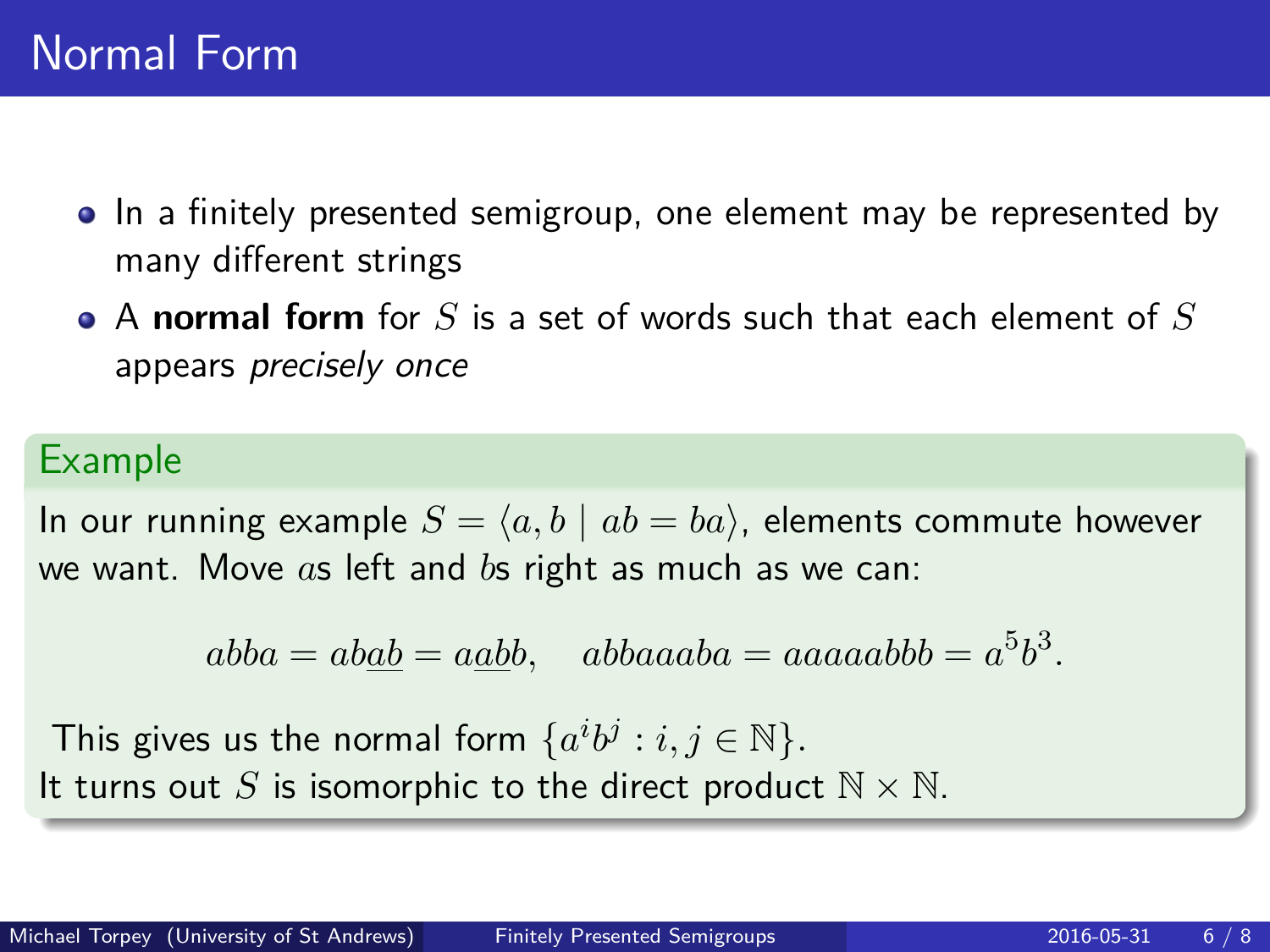# Other free objects

Special categories of semigroups have their own free objects.

#### Example

 ${\sf A}$  **free monoid**  $X^*$  is the free semigroup  $X^+$  with an appended identity, the empty word *ε*.

#### Example

 ${\mathsf A}$  **free group**  $F_X$  has an identity, and uses the alphabet  $X\cup X^{-1}$ , where each letter  $a$  has an inverse  $a^{-1}$  such that  $aa^{-1} = a^{-1}a = \varepsilon.$ 

## Example

A **free abelian group** adds relators to *F<sup>X</sup>* so that all letters commute.

#### Example

A **free band** adds relators to  $X^+$  so that  $ww = w$  for any word w. It turns out to be finite!